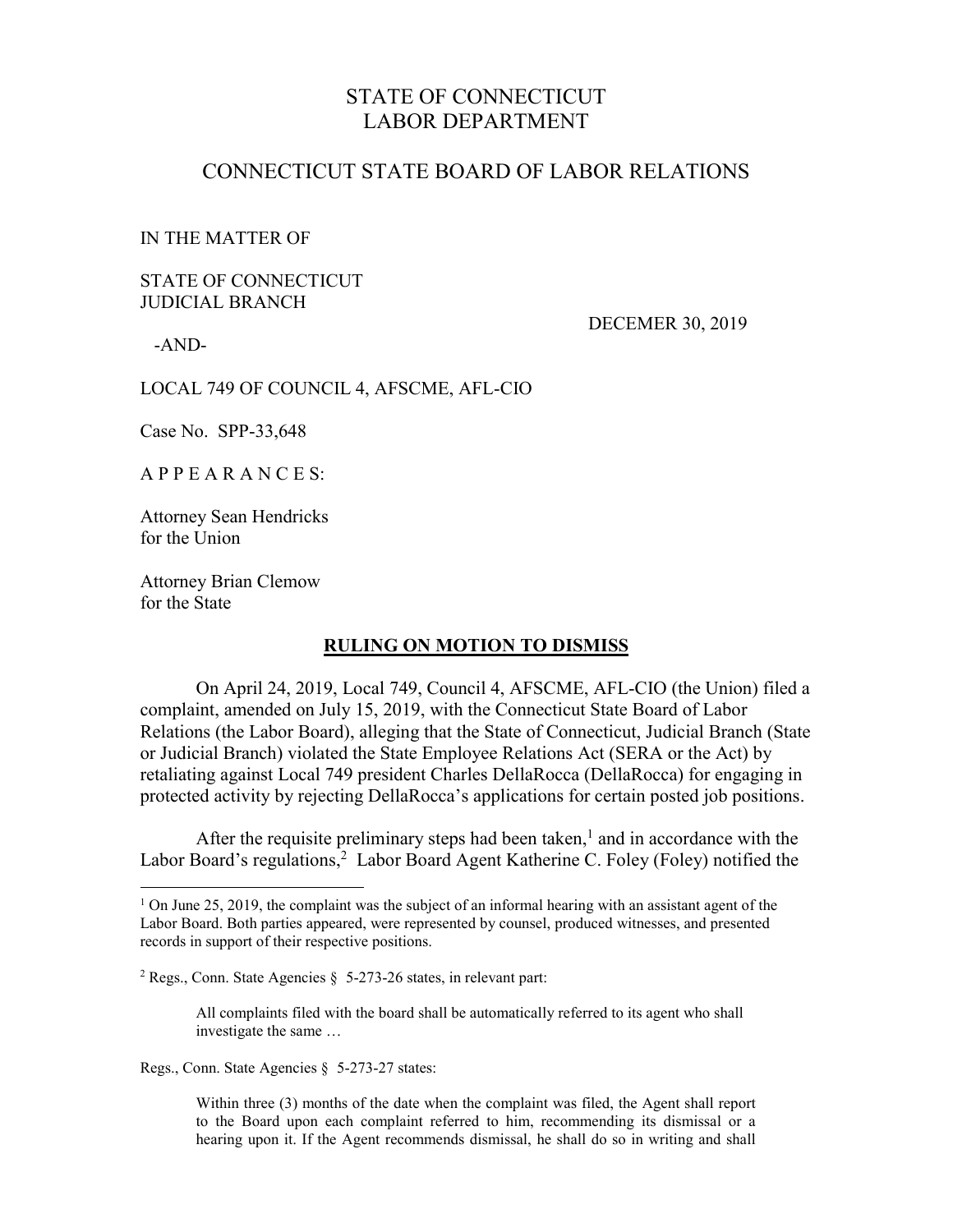Union by letter dated October 31, 2019 that she was recommending dismissal of the complaint, outlined the process for filing a written objection to her recommendation, and stated, in relevant part:

**IF OBJECTIONS TO MY RECOMMENDATION ARE FILED, THE BOARD REQUESTS THAT OPPOSING PARTY(S) BE NOTIFIED. UNLESS WRITTEN OBJECTION IS FILED AS HEREIN PRESCRIBED, THE BOARD WILL DISMISS THE COMPLAINT.**

**Please note: Any written correspondence directed to this office, by any party to this case, must be copied and sent to all other parties.**

(Emphasis in original).

By letter to Foley dated November 6, 2019, Union representative Jason Wells stated that the Union objected to Foley's recommendation and represented by the term "Cc" that copies of his said letter were sent to three State human resources representatives and State attorney Brian Clemow. By letter dated November 18, 2019, Foley notified the parties that the matter was scheduled for a formal hearing before the Labor Board on January 21, 2020. On November 27, 2019, at the State's request, the hearing date was postponed to February 13, 2020.

On December 4, 2019, the State filed a motion to dismiss contending that the Union failed to send copies of its objection to the Labor Board Agent's recommended dismissal to the State. On December 11, 2019, the Union filed a response to the State's motion.

#### **DISCUSSION**

The State argues that the Union failed to provide notice of its objection and as such, the objection was not timely filed as prescribed by the Labor Board in Foley's October 31 letter or in compliance with Section 5-273-49 of the Labor Board's regulations.<sup>3</sup> The Union responds that it did copy the State and that State was not prejudiced in any event.

forthwith serve a copy of his recommendation upon all parties in interest. If any such party files a written objection to the Agent's recommendation of dismissal within fourteen (14) days of its service upon him, the Board shall order a hearing to be held upon the complaint. Unless such objection is so filed, the Board will dismiss the complaint.

<sup>3</sup> Section 5-273-49 states, in relevant part:

 $\overline{a}$ 

All motions made, other than those made during a hearing or hearings, shall be filed in writing with the Board . . . The moving party shall serve copies of all such papers on all parties . . . All motions shall be decided by the Board upon the papers filed with it, unless the Board, in its discretion, shall decide to hear oral argument, or take testimony, in which event the Board shall notify the parties of such fact and of the time and place for such argument or for the taking of such testimony.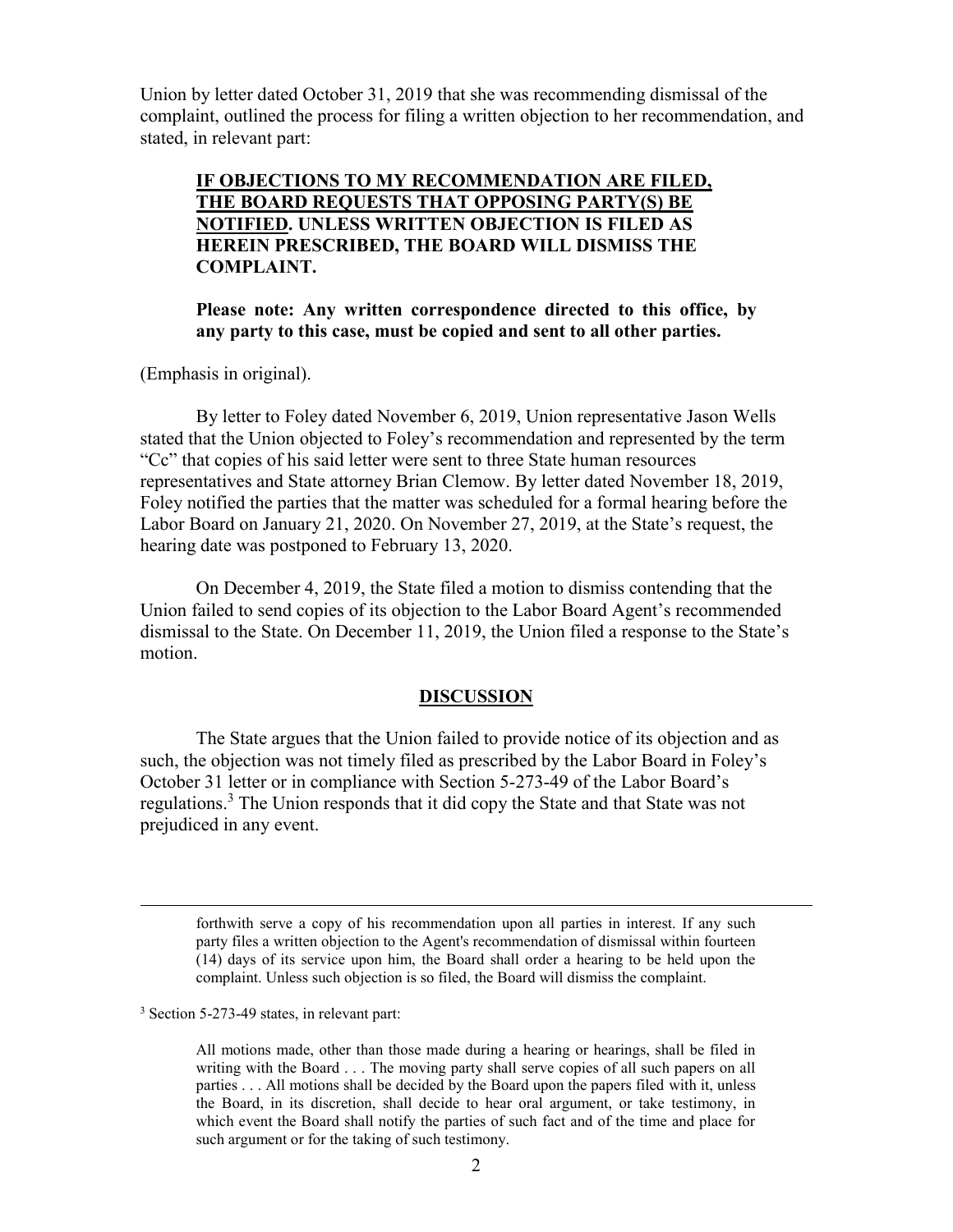Based on the parties' submissions, and given the specific circumstances of this case, we find that the motion to dismiss should not be granted and that the case should proceed as scheduled.

## **ORDER**

By virtue of and pursuant to the power vested in the Connecticut State Board of Labor Relations by the State Employee Relations Act, it is hereby

**ORDERED** that the Motion to Dismiss filed by the State in this case be, and the same hereby is, **DENIED.**

### CONNECTICUT STATE BOARD OF LABOR RELATIONS

Wendella Ault Battey Wendella Ault Battey Acting Chairman

Barbara J. Collins Barbara J. Collins Board Member